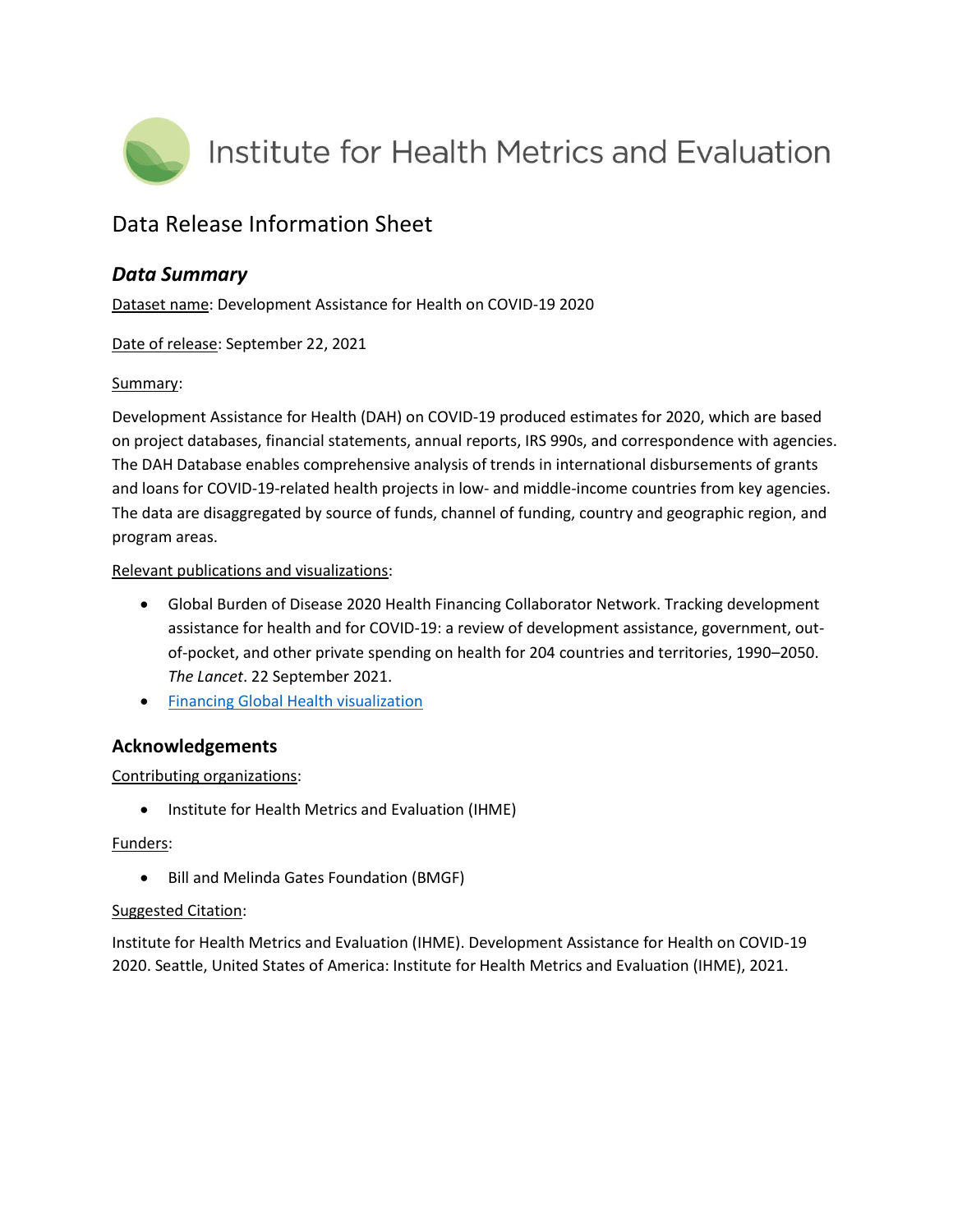# *Data Files Information*

# **File Inventory**

| <b>File Name</b>                                                | <b>Description</b>             | <b>Version Date</b> |
|-----------------------------------------------------------------|--------------------------------|---------------------|
| IHME DAH COVID 19 DATABASE 2020 Y20<br>21M09D22.CSV             | Data [CSV]                     | September 22, 2021  |
| IHME DAH COVID 19 DATABASE 2020 CO<br>DEBOOK Y2021M09D22.CSV    | Codebook [CSV]                 | September 22, 2021  |
| IHME DAH COVID 19 DATABASE 2020 INF<br>O SHEET Y2021M09D22.DOCX | Data Release Information Sheet | September 22, 2021  |

# **Variable Information**

| <b>Variable</b>  | <b>Variable Label</b>         | <b>Variable Definition</b>                     |
|------------------|-------------------------------|------------------------------------------------|
| year             | Year                          | Disbursement year                              |
| source           | Source of funds               | Source of funds                                |
| channel          | Channel of funding            | Channel of funding                             |
| elim_ch          | Binary variable to avoid      | 1= Drop to avoid double counting transfers     |
|                  | double counting               | between channels                               |
| commitment       | Commitment to DAH for         | Commitment to DAH for COVID-19 (thousands of   |
|                  | COVID-19                      | constant 2020 US dollars)                      |
| oid_covid_dah_20 | DAH to Other infectious       | DAH to Other infectious diseases - COVID-19    |
|                  | diseases - COVID-19           | (thousands of constant 2020 US dollars)        |
| covid sri dah 20 | DAH to COVID-19 -             | DAH to COVID-19 - Surveillance, rapid-response |
|                  | Surveillance, rapid-response  | teams, and case investigation (thousands of    |
|                  | teams, and case investigation | constant 2020 US dollars)                      |
| covid_nl_dah_20  | DAH to COVID-19 - Labs and    | DAH to COVID-19 - National labs and testing    |
|                  | testing                       | (thousands of constant 2020 US dollars)        |
| covid ipc dah 20 | DAH to COVID-19 - Prevention  | DAH to COVID-19 - Infection prevention and     |
|                  | and PPE                       | personal protective equipment(thousands of     |
|                  |                               | constant 2020 US dollars)                      |
| covid_cm_dah_20  | DAH to COVID-19 - Treatment   | DAH to COVID-19 - Treatment (thousands of      |
|                  |                               | constant 2020 US dollars)                      |
| covid_scl_dah_20 | DAH to COVID-19 - Supply      | DAH to COVID-19 - Supply chain and logistics   |
|                  | chain and logistics           | (thousands of constant 2020 US dollars)        |
| covid_hss_dah_20 | DAH to COVID-19 - Health      | DAH to COVID-19 - Maintaining other essential  |
|                  | services and systems          | health services and systems (thousands of      |
|                  |                               | constant 2020 US dollars)                      |
| covid_r&d_dah_20 | DAH to COVID-19 - R&D         | DAH to COVID-19 - R&D for vaccine and other    |
|                  |                               | therapeutics (thousands of constant 2020 US    |
|                  |                               | dollars)                                       |